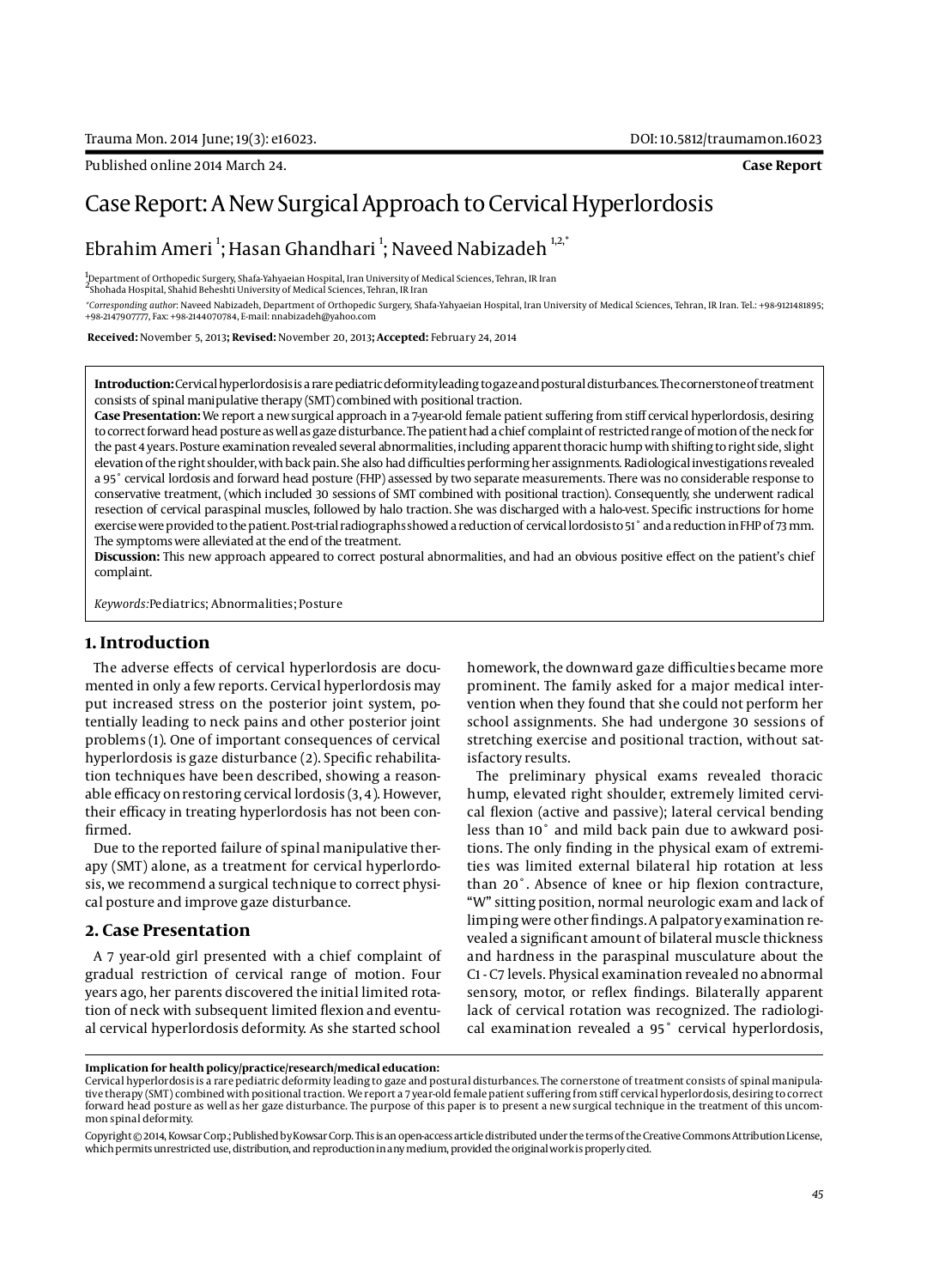significantly higher than the normal range of 34 - 42˚ (2, 5). The cervical vertebrae bony architecture was normal. We found thoracic scoliosis of about 20 degrees at T4-T10 level, which required no surgical interventions.

The forward head posture (FHP), when measured from the sella turcica down to the anterior portion of the C4 disc, as outlined by Kapandji (6), measured -60 mm. This value should be zero, according to Kapandji. Due to the cervical hyperlordosis, measurements of the FHP were also performed, using a vertical line from the posteriorsuperior corner of the C2 vertebral body down to the posterior inferior corner of the vertebral body of C7. This method is outlined by Harrison et al. (3, 5). The initial measurement, using this method, was 10 mm, which was in the normal range. In addition, we also measured the C7 sagittal tilt by drawing a line parallel to the inferior end plate of C7, and measuring that line against a line constructed horizontally. Initially, this angle measured 40˚ (2). The magnetic resonance imaging (MRI) study was not conclusive. Investigation by CT scan did not reveal any congenital vertebral abnormalities. Electromyography (EMG) and nerve conduction studies did not help to differentiate any spastic or neuromuscular underlying disease. There was no considerable response to conservative treatment including 30 sessions of SMT combined with positional traction. Botulinum injection was not recommended due to the lack of any spastic disorders. Therefore, she underwent surgical radical resection of cervical paraspinal muscles, followed by halo-traction. She was discharged with a halo-vest. The purpose of halo application was to prevent the recurrence of deformity. Specific instructions for home exercises were provided to the patient. Apparently, halo devices can be used safely in children as young as 1 year old. The advantages of halovest in comparison with other cervical orthosis are: 1. properly applied custom halo-vest avoids the skin breakdown complications; 2. the potential noncompliance of children with removable collars and orthosis favors the use of halo devices.

Post-trial radiographs showed a reduction of the cervical lordosis down to 51˚ and a reduction in FHP to 73 mm. Patient symptoms were significantly alleviated by the end of the aforementioned treatment.

# *2.1. Procedure*

General anesthesia was administrated in supine position. After administration of muscle relaxants, we did not achieve any evidence of cervical flexion. Then, we positioned the patient prone on a three-point head rest and avoid any excessive pressure on the eyes. After routine skin preparation, we attached the drapes to the neck with stay sutures. By a midline, longitudinal skin incision from the occiput to C7, the skin and subcutaneous tissues were undermined and paraspinal muscles were exposed. The trapezius was separated from underlying muscles by blunt dissection. The fascial sheath on the origins of



**Figure 1.** C7 Sagittal Tilt



**Figure 2.** Forward Head Posture, When Measured From the Sella Turcica Down to the Anterior Portion of the C4 Disc. Preoperative and postoperative X-ray.

the trapezius and rhomboid muscles was freed from the spinous processes by a sharp dissection. Afterwards, the origins of the splenius and semispinalis muscles were stripped from the occiput. About 3 cm of the proximal parts of the last muscles were excised for pathologic study. By gentle flexion of the neck intraoperatively, we were able to evaluate the adequacy of the contracture release. The optimal release was revealed intraoperatively by chin-to-manubrium contact. Then, the midline fascia and nuchal raphe were repaired, while a drain was placed along the posterior aspect of the spine to prevent the formation of hematoma. The skin was closed in multiple layers. After dressing, the patient was placed in supine position and a halo ring was applied by introducing the pins in the appropriate locations. The initial traction was started by 2 lbs. and gradually increased to 6 lbs. over 2 weeks. The pathology report of the muscle specimen was normal. She was discharged from the hospital with a halo cast for 6 weeks. After halo ring removal, instructions for stretching exercises were provided.